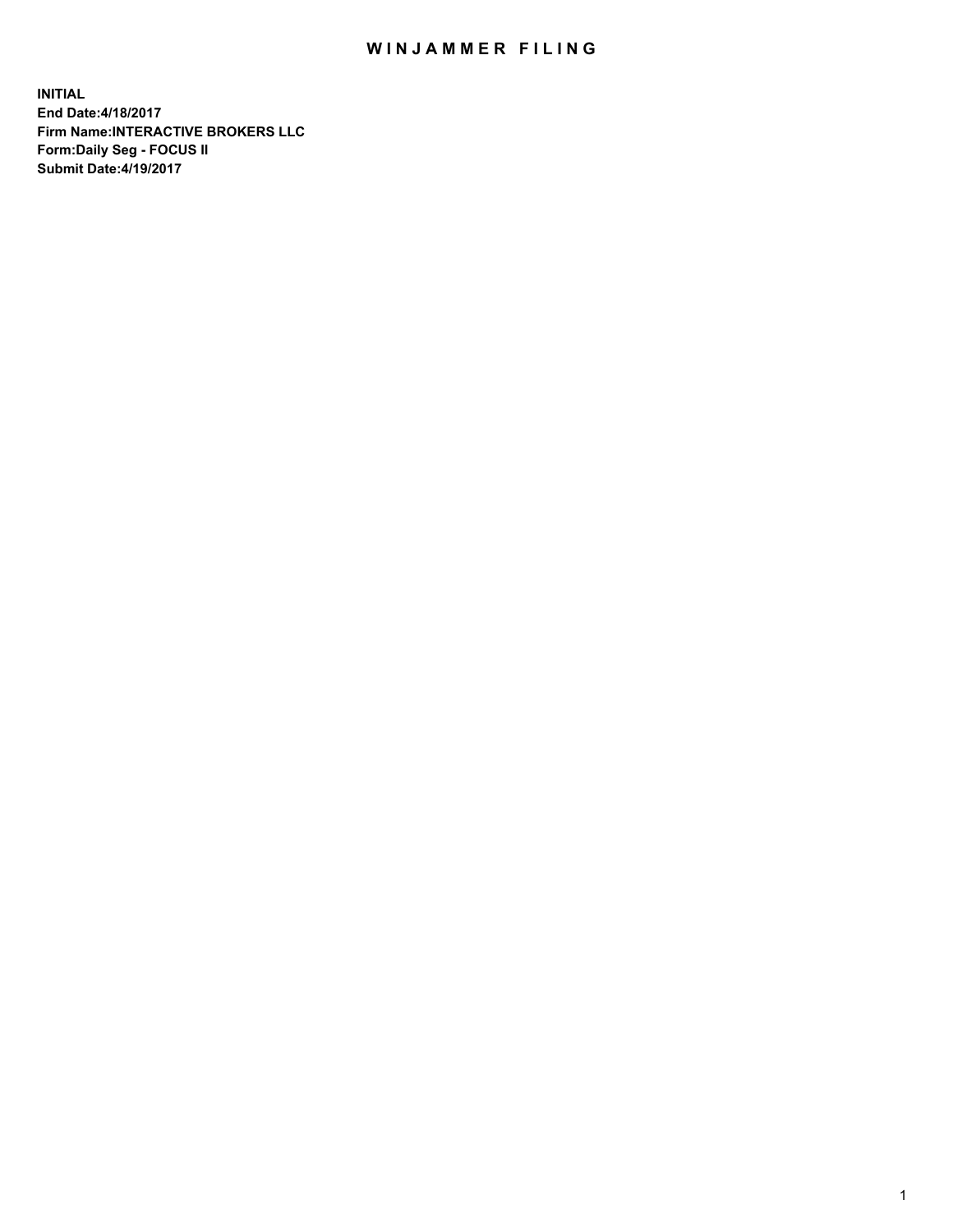## **INITIAL End Date:4/18/2017 Firm Name:INTERACTIVE BROKERS LLC Form:Daily Seg - FOCUS II Submit Date:4/19/2017 Daily Segregation - Cover Page**

| Name of Company<br><b>Contact Name</b><br><b>Contact Phone Number</b><br><b>Contact Email Address</b>                                                                                                                                                                                                                          | <b>INTERACTIVE BROKERS LLC</b><br><b>James Menicucci</b><br>203-618-8085<br>jmenicucci@interactivebrokers.c<br>om |
|--------------------------------------------------------------------------------------------------------------------------------------------------------------------------------------------------------------------------------------------------------------------------------------------------------------------------------|-------------------------------------------------------------------------------------------------------------------|
| FCM's Customer Segregated Funds Residual Interest Target (choose one):<br>a. Minimum dollar amount: ; or<br>b. Minimum percentage of customer segregated funds required:%; or<br>c. Dollar amount range between: and; or<br>d. Percentage range of customer segregated funds required between:% and%.                          | $\overline{\mathbf{0}}$<br>0<br>155,000,000 245,000,000<br>0 <sub>0</sub>                                         |
| FCM's Customer Secured Amount Funds Residual Interest Target (choose one):<br>a. Minimum dollar amount: ; or<br>b. Minimum percentage of customer secured funds required:%; or<br>c. Dollar amount range between: and; or<br>d. Percentage range of customer secured funds required between: % and %.                          | $\overline{\mathbf{0}}$<br>0<br>80,000,000 120,000,000<br>0 <sub>0</sub>                                          |
| FCM's Cleared Swaps Customer Collateral Residual Interest Target (choose one):<br>a. Minimum dollar amount: ; or<br>b. Minimum percentage of cleared swaps customer collateral required:% ; or<br>c. Dollar amount range between: and; or<br>d. Percentage range of cleared swaps customer collateral required between:% and%. | $\overline{\mathbf{0}}$<br>$\overline{\mathbf{0}}$<br>0 <sub>0</sub><br><u>00</u>                                 |

Attach supporting documents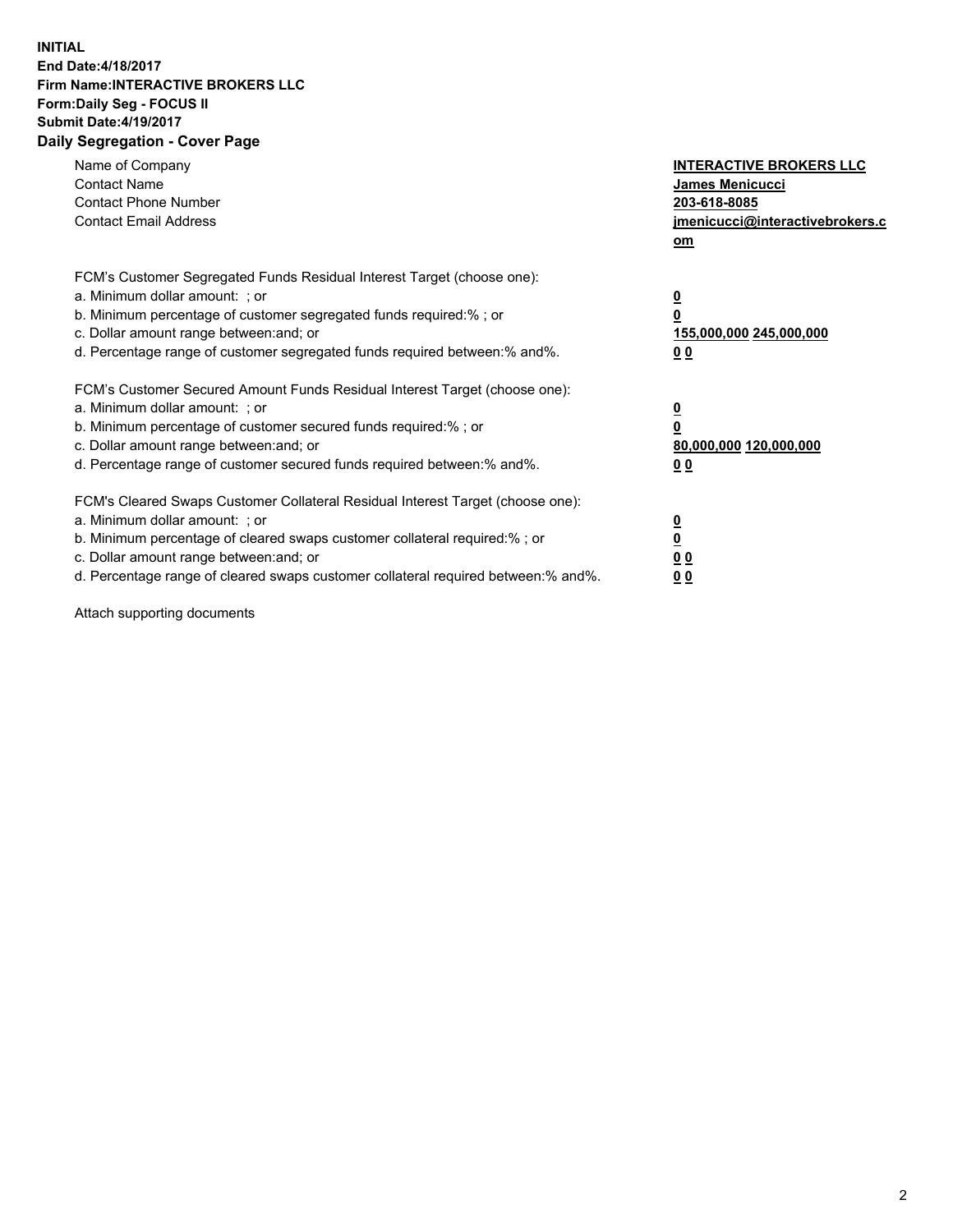## **INITIAL End Date:4/18/2017 Firm Name:INTERACTIVE BROKERS LLC Form:Daily Seg - FOCUS II Submit Date:4/19/2017 Daily Segregation - Secured Amounts**

|     | Foreign Futures and Foreign Options Secured Amounts                                         |                                  |
|-----|---------------------------------------------------------------------------------------------|----------------------------------|
|     | Amount required to be set aside pursuant to law, rule or regulation of a foreign            | $0$ [7305]                       |
|     | government or a rule of a self-regulatory organization authorized thereunder                |                                  |
| 1.  | Net ledger balance - Foreign Futures and Foreign Option Trading - All Customers             |                                  |
|     | A. Cash                                                                                     | 381,628,246 [7315]               |
|     | B. Securities (at market)                                                                   | $0$ [7317]                       |
| 2.  | Net unrealized profit (loss) in open futures contracts traded on a foreign board of trade   | -18,283,470 [7325]               |
| 3.  | Exchange traded options                                                                     |                                  |
|     | a. Market value of open option contracts purchased on a foreign board of trade              | 30,850 [7335]                    |
|     | b. Market value of open contracts granted (sold) on a foreign board of trade                | -23,675 [7337]                   |
| 4.  | Net equity (deficit) (add lines 1.2. and 3.)                                                | 363,351,951 [7345]               |
| 5.  | Account liquidating to a deficit and account with a debit balances - gross amount           | 1,265,617 [7351]                 |
|     | Less: amount offset by customer owned securities                                            | 0 [7352] 1,265,617 [7354]        |
| 6.  | Amount required to be set aside as the secured amount - Net Liquidating Equity              | 364,617,568 [7355]               |
|     | Method (add lines 4 and 5)                                                                  |                                  |
| 7.  | Greater of amount required to be set aside pursuant to foreign jurisdiction (above) or line | 364,617,568 [7360]               |
|     | 6.                                                                                          |                                  |
|     | FUNDS DEPOSITED IN SEPARATE REGULATION 30.7 ACCOUNTS                                        |                                  |
| 1.  | Cash in banks                                                                               |                                  |
|     | A. Banks located in the United States                                                       | <b>74,375</b> [7500]             |
|     | B. Other banks qualified under Regulation 30.7                                              | 0 [7520] 74,375 [7530]           |
| 2.  | Securities                                                                                  |                                  |
|     | A. In safekeeping with banks located in the United States                                   | 412,878,080 [7540]               |
|     | B. In safekeeping with other banks qualified under Regulation 30.7                          | 0 [7560] 412,878,080 [7570]      |
| 3.  | Equities with registered futures commission merchants                                       |                                  |
|     | A. Cash                                                                                     | $0$ [7580]                       |
|     | <b>B.</b> Securities                                                                        | $0$ [7590]                       |
|     | C. Unrealized gain (loss) on open futures contracts                                         | $0$ [7600]                       |
|     | D. Value of long option contracts                                                           | $0$ [7610]                       |
|     | E. Value of short option contracts                                                          | 0 [7615] 0 [7620]                |
| 4.  | Amounts held by clearing organizations of foreign boards of trade                           |                                  |
|     | A. Cash                                                                                     | $0$ [7640]                       |
|     | <b>B.</b> Securities                                                                        | $0$ [7650]                       |
|     | C. Amount due to (from) clearing organization - daily variation                             | $0$ [7660]                       |
|     | D. Value of long option contracts                                                           | $0$ [7670]                       |
|     | E. Value of short option contracts                                                          | 0 [7675] 0 [7680]                |
| 5.  | Amounts held by members of foreign boards of trade                                          |                                  |
|     | A. Cash                                                                                     | 82,888,615 [7700]                |
|     | <b>B.</b> Securities                                                                        | $0$ [7710]                       |
|     | C. Unrealized gain (loss) on open futures contracts                                         | $-9,260,652$ [7720]              |
|     | D. Value of long option contracts                                                           | 30,850 [7730]                    |
|     | E. Value of short option contracts                                                          | -23,675 [7735] 73,635,138 [7740] |
| 6.  | Amounts with other depositories designated by a foreign board of trade                      | 0 [7760]                         |
| 7.  | Segregated funds on hand                                                                    | $0$ [7765]                       |
| 8.  | Total funds in separate section 30.7 accounts                                               | 486,587,593 [7770]               |
| 9.  | Excess (deficiency) Set Aside for Secured Amount (subtract line 7 Secured Statement         | 121,970,025 [7380]               |
|     | Page 1 from Line 8)                                                                         |                                  |
| 10. | Management Target Amount for Excess funds in separate section 30.7 accounts                 | 80,000,000 [7780]                |
| 11. | Excess (deficiency) funds in separate 30.7 accounts over (under) Management Target          | 41,970,025 [7785]                |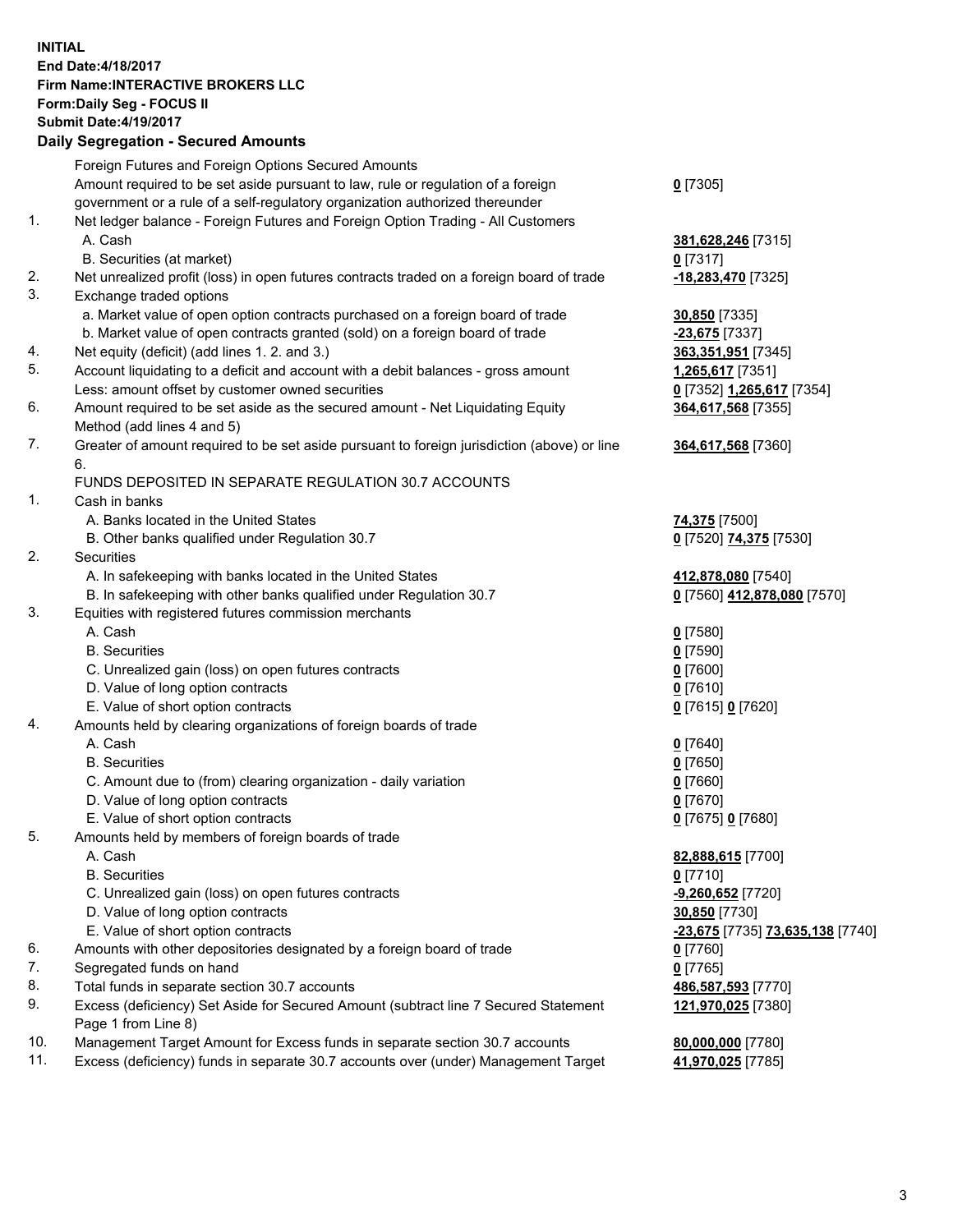**INITIAL End Date:4/18/2017 Firm Name:INTERACTIVE BROKERS LLC Form:Daily Seg - FOCUS II Submit Date:4/19/2017 Daily Segregation - Segregation Statement** SEGREGATION REQUIREMENTS(Section 4d(2) of the CEAct) 1. Net ledger balance A. Cash **3,390,543,670** [7010] B. Securities (at market) **0** [7020] 2. Net unrealized profit (loss) in open futures contracts traded on a contract market **36,806,530** [7030] 3. Exchange traded options A. Add market value of open option contracts purchased on a contract market **131,259,181** [7032] B. Deduct market value of open option contracts granted (sold) on a contract market **-225,831,605** [7033] 4. Net equity (deficit) (add lines 1, 2 and 3) **3,332,777,776** [7040] 5. Accounts liquidating to a deficit and accounts with debit balances - gross amount **137,485** [7045] Less: amount offset by customer securities **0** [7047] **137,485** [7050] 6. Amount required to be segregated (add lines 4 and 5) **3,332,915,261** [7060] FUNDS IN SEGREGATED ACCOUNTS 7. Deposited in segregated funds bank accounts A. Cash **111,109,088** [7070] B. Securities representing investments of customers' funds (at market) **2,233,015,720** [7080] C. Securities held for particular customers or option customers in lieu of cash (at market) **0** [7090] 8. Margins on deposit with derivatives clearing organizations of contract markets A. Cash **18,971,940** [7100] B. Securities representing investments of customers' funds (at market) **1,326,776,377** [7110] C. Securities held for particular customers or option customers in lieu of cash (at market) **0** [7120] 9. Net settlement from (to) derivatives clearing organizations of contract markets **-3,978,524** [7130] 10. Exchange traded options A. Value of open long option contracts **131,233,215** [7132] B. Value of open short option contracts **-225,821,504** [7133] 11. Net equities with other FCMs A. Net liquidating equity **0** [7140] B. Securities representing investments of customers' funds (at market) **0** [7160] C. Securities held for particular customers or option customers in lieu of cash (at market) **0** [7170] 12. Segregated funds on hand **0** [7150] 13. Total amount in segregation (add lines 7 through 12) **3,591,306,312** [7180] 14. Excess (deficiency) funds in segregation (subtract line 6 from line 13) **258,391,051** [7190] 15. Management Target Amount for Excess funds in segregation **155,000,000** [7194] **103,391,051** [7198]

16. Excess (deficiency) funds in segregation over (under) Management Target Amount Excess